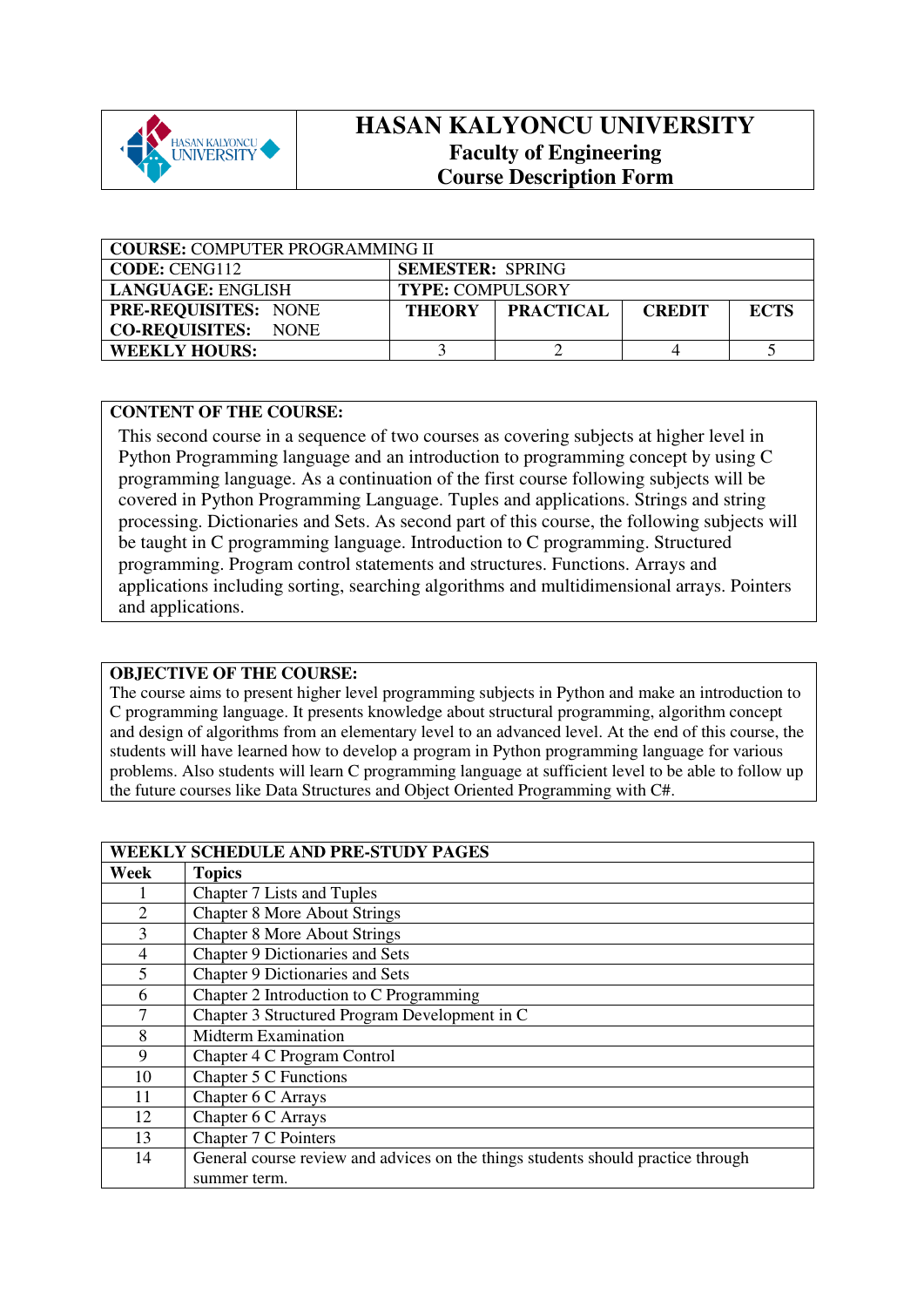### **TEXTBOOK:**

- Starting Out with Python Global Edition (4E) by Tony Gaddis Pearson (2018).
- C How to Program, 6th Edition by Paul Deitel and Harvey Deitel, Pearson (2010). **REFERENCE BOOKS:**

# • Introduction to Programming using Python, 1E by Y. Daniel Liang, Pearson (2012).

- Python Programming for the Absolute Beginner, 3E by M. Dawson, Course Technology (2010).
- Introduction to Programming Concepts with Case Studies in Python, 1E by Üçoluk & Kalkan, Springer (2012).
- Python How to Program, 1E by Paul Deitel and Harvey Deitel, Pearson (2001).
- Problem Solving and Program Design in C, 6th Ed. by Jeri R. Hanly and Elliot B. Koffman, Pearson (2010).
- Programming in C, 3rd Edition by Stephen G. Kochan, Pearson (2005).

| <b>EVALUATION SYSTEM:</b>    |                 |                |  |  |  |
|------------------------------|-----------------|----------------|--|--|--|
| <b>IN-TERM STUDIES</b>       | <b>QUANTITY</b> | PERCENTAGE (%) |  |  |  |
| Midterm Exam                 |                 | 25             |  |  |  |
| Attendance                   |                 | 5              |  |  |  |
| Laboratory works             | 13              | 25             |  |  |  |
| Quiz                         |                 |                |  |  |  |
| Final Exam                   |                 | 45             |  |  |  |
| <b>TOTAL</b>                 | 16              | 100            |  |  |  |
| <b>CONTRIBUTION OF</b>       | 15              | 55             |  |  |  |
| <b>INTERM STUDIES TO</b>     |                 |                |  |  |  |
| <b>OVERALL GRADE</b>         |                 |                |  |  |  |
| <b>CONTRIBUTION OF FINAL</b> |                 | 45             |  |  |  |
| <b>EXAMINATION TO</b>        |                 |                |  |  |  |
| <b>OVERALL GRADE</b>         |                 |                |  |  |  |
| <b>TOTAL</b>                 | 16              | 100            |  |  |  |

| <b>COURSE CATEGORY:</b>        | PERCENTAGE (%) |
|--------------------------------|----------------|
| Mathematics and Basic Sciences |                |
| Engineering                    | 40.            |
| <b>Engineering Design</b>      | 40             |
| Social Sciences                |                |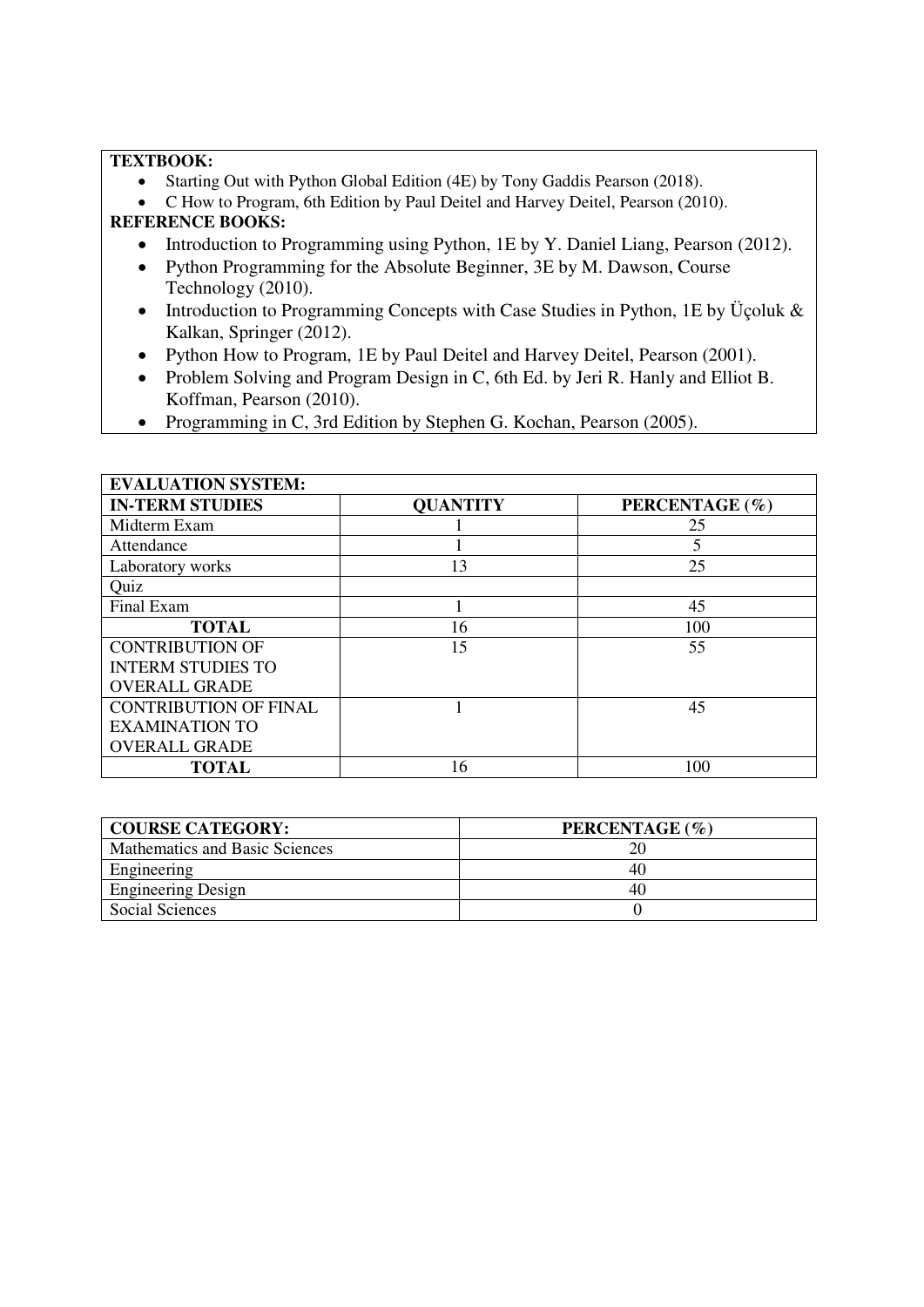| <b>TABLE OF ECTS / WORKLOAD:</b>                           |                 |                           |                          |  |  |
|------------------------------------------------------------|-----------------|---------------------------|--------------------------|--|--|
| <b>Activities</b>                                          | <b>QUANTITY</b> | <b>Duration</b><br>(Hour) | <b>Total</b><br>Workload |  |  |
| <b>Course Duration</b>                                     | 13              | 3                         | 39                       |  |  |
| Hours for off-the-classroom study (Pre-study,<br>practice) | 14              | 5                         | 70                       |  |  |
| Laboratory works                                           | 13              | $\overline{2}$            | 26                       |  |  |
| Mid-term                                                   |                 | っ                         |                          |  |  |
| Final examination                                          |                 | $\overline{c}$            | ↑                        |  |  |
| Homework                                                   |                 |                           |                          |  |  |
| Quiz                                                       |                 |                           |                          |  |  |
| <b>Total Work Load</b>                                     |                 |                           | 139                      |  |  |
| <b>Total Work Load / 30</b>                                |                 |                           | 4,63                     |  |  |
| <b>ECTS Credit of the Course</b>                           |                 |                           | 5                        |  |  |

|                                              | PO1                                            | <b>PO2</b> | PO <sub>3</sub> | <b>PO4</b> | PO <sub>5</sub> | PO <sub>6</sub> | PO <sub>7</sub> | PO <sub>8</sub> | PO <sub>9</sub> | <b>PO10</b> |  |
|----------------------------------------------|------------------------------------------------|------------|-----------------|------------|-----------------|-----------------|-----------------|-----------------|-----------------|-------------|--|
| LO1                                          |                                                |            |                 |            |                 |                 |                 |                 |                 |             |  |
| LO2                                          |                                                |            |                 |            |                 |                 |                 |                 |                 |             |  |
| LO3                                          |                                                |            |                 |            |                 |                 |                 |                 |                 |             |  |
| PO: Program Outcomes   LO: Learning Outcomes |                                                |            |                 |            |                 |                 |                 |                 |                 |             |  |
|                                              | Values: 0: None   1: Low   2: Medium   3: High |            |                 |            |                 |                 |                 |                 |                 |             |  |

| <b>INSTRUCTOR(S):</b>  | Assoc. Prof. Dr. M. Fatih<br>HASOĞLU |
|------------------------|--------------------------------------|
| FORM PREPARATION DATE: | 22.05.2019                           |

| <b>LEARNING OUTCOMES OF THE</b><br><b>COURSE:</b>                                                | <b>PROGRAM OUTCOMES:</b>                                                                                                |
|--------------------------------------------------------------------------------------------------|-------------------------------------------------------------------------------------------------------------------------|
| <b>LEARNING OUTCOMES OF THE COURSE:</b><br>LO1: Gain knowledge about programming.                | PO1: Adequate knowledge in mathematics, science<br>and engineering subjects pertaining to the relevant                  |
| LO2: Gain knowledge about structural programming,                                                | discipline; ability to use theoretical and applied                                                                      |
| algorithm concept and design of algorithms.<br>LO3: Learn how to develop a program in Python and | knowledge in these areas in complex engineering                                                                         |
| C programming languages for various problems.                                                    | problems.<br>PO2: Ability to identify, formulate, and solve                                                             |
|                                                                                                  | complex engineering problems; ability to select and<br>apply proper analysis and modeling methods for this<br>purpose.  |
|                                                                                                  | PO3: Ability to design a complex system, process,                                                                       |
|                                                                                                  | device or product under realistic constraints and                                                                       |
|                                                                                                  | conditions, in such a way as to meet the desired result;<br>ability to apply modern design methods for this<br>purpose. |
|                                                                                                  | PO4: Ability to devise, select, and use modern                                                                          |
|                                                                                                  | techniques and tools needed for analyzing and solving                                                                   |
|                                                                                                  | complex problems encountered in engineering<br>practice; ability to employ information technologies<br>effectively.     |
|                                                                                                  | PO5: Ability to design and conduct experiments,                                                                         |
|                                                                                                  | gather data, analyze and interpret results for                                                                          |
|                                                                                                  | investigating complex engineering problems or<br>discipline specific research questions.                                |
|                                                                                                  | PO6: Ability to work efficiently in intra-disciplinary                                                                  |